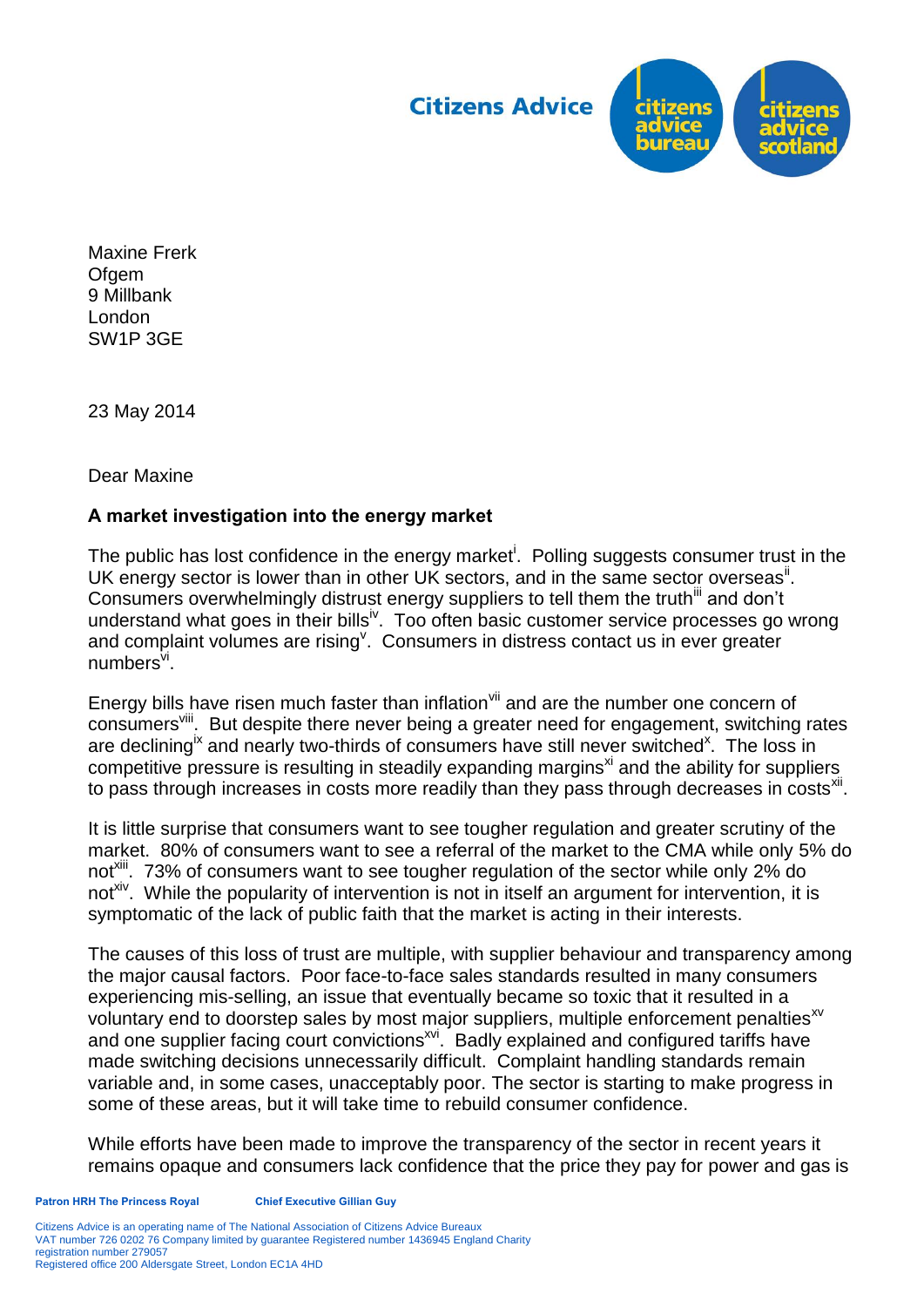fair. Suppliers routinely attribute price movements to some combination of wholesale cost, network cost and/or social and environmental cost changes but the publicly available data often does not support their statements. There remain genuine question marks over whether it is appropriate for suppliers to deliver some environmental and social schemes. In some cases, such obligations result in clear conflicts of interest – for example, between their commercial incentives to sell more energy and their policy obligations to reduce energy consumption<sup>xvii</sup>. In other cases, it is questionable whether supplier-led delivery is more costeffective than other models might be – for example, in rolling out smart metering. Policy delivery decisions may be distorting the market. While consumers are increasingly switching to smaller suppliers<sup>xviii</sup>, it is not clear whether this plurality is being artificially stimulated as an unintended consequence of policy cost exemptions – or whether it is genuinely sustainable.

## **The scope of the referral**

We think the investigation should concentrate on four key themes:

First, **ensuring the market works for all consumers, both domestic and non domestic**. Analysis needs to drill down beyond the notional average consumer to look at the circumstances affecting different types of consumer. This must include those who differ from the norm for reasons of payment method (such as prepayment meter users), type of metering, type of tenancy, and main fuel source for heating, as well as protected characteristics, vulnerability, region, and customers in the devolved nations affected by devolved policy<sup>xix</sup>.

Energy is an essential service, and the CMA needs to be confident that the market works for all consumers, not simply those in favoured segments. If it is not, the CMA needs to identify if the problem is that the market is not currently serving some groups but could with structural reforms that it could make, or if the problem is deeper and that these groups are fundamentally unlikely to ever be well served by the market. If some vulnerable groups are so disengaged that no competitive remedy is likely to ever reach them, it should give consideration to whether 'backstop tariffs' or other mechanisms are needed for their protection.

Second, the **delivery of social and environmental programmes**. Though these schemes are mandated by Government, we have deep concerns that using suppliers for their delivery creates competitive distortions, diminishes trust and transparency, and is a fundamental conflict of interest. Because of the costs in setting up processes to comply with these schemes, exemptions exist for smaller suppliers. While an unintended consequence is that this may be helping market entry, it may also be distorting the market and it is unclear that this approach is sustainable in the longer term. The costs of delivering these schemes are opaque and have become a disputed matter, particularly around price rise announcements where they are increasingly blamed by suppliers for price inflation<sup>xx</sup>. The inquiry will need to give the public confidence that they are not being used as scapegoats. Suppliers' fundamental business proposition is selling energy – and with efficiency schemes they are being tasked to destroy that market. Does this result in the right incentives to ensure costeffective successful scheme delivery?

The area of social and environmental programmes is the one specific area where we suggest that you should clarify your proposed Terms of Reference ('ToR'). The draft ToR define the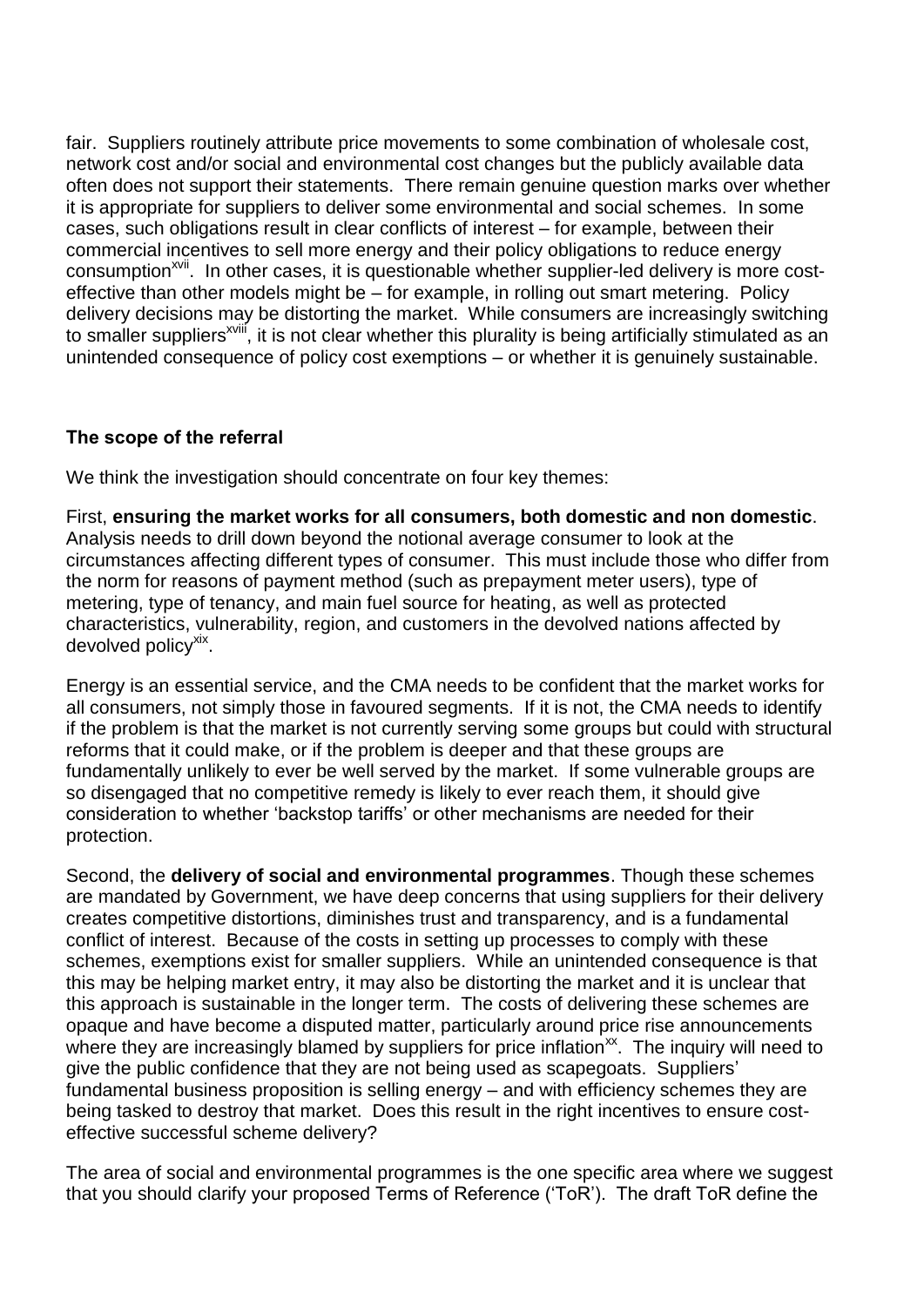market in terms of the 'the supply and acquisition of energy in Great Britain'. We think that the delivery of these schemes falls within that definition but it would be helpful if you could more unambiguously make this point in your final referral notice. It will also be important to consider any impact of energy efficiency schemes funded by the Welsh and Scottish Governments on the supply market.

Thirdly, **competitive intensity.** Ofgem has identified evidence of tacit co-ordination in pricing movements, and of asymmetric pass-through of changes to supplier costs – with hikes passed on more readily than drops $^{xx}$ . Its supply market indicators suggest a sustained medium term increase in the profitability of supply activities<sup>xxii</sup>. Such evidence implies a market characterised by soft competition, with insufficient pressure on suppliers to compete margins away. The CMA must identify and tackle the causes of this. It should consider whether vertical integration is acting in the public interest or is contributing to a foreclosed market. It should identify and tackle barriers to entry that may protect incumbents from rivalry or foreclose the entry of new challengers or disruptive forces to the current models. This should include credit rules and the complexity of market arrangements. It should also consider whether the large volumes of 'sticky' consumers inherited by the former regional monopolies give an unfair advantage to incumbent suppliers in specific regions or devolved nations – and if so, how this should be removed.

Finally, the CMA needs to improve **trust and transparency** in the sector. The public lacks confidence that the prices they pay are fair. A major contributory factor is the lack of transparency on the underlying cost drivers that move retail prices, which has resulted in a toxic cycle of claim and counter-claim. The inquiry needs to equip the public with the tools to break this cycle<sup>xxiii</sup>. The current lack of trust in the sector means fewer consumers willing to engage in the market, consumers accepting poor or inadequate service as standard and low satisfaction levels<sup>XXIV</sup>, all of which ultimately reduces the competitive intensity of the market. Whilst the RMR reforms may improve consumers' general energy literacy, they are unlikely to tackle low levels of trust in the sector.

Citizens Advice has been calling for an independent investigation into the energy market since 2007. Increasingly, suppliers themselves have come to welcome the opportunity it would provide to clear the air xxv. It is hard to credibly argue that an investigation would cause investment uncertainty when the sector is so politically and publicly disliked that chronic uncertainty already exists. It is more credible that an investigation will actually reduce investment uncertainty, by providing a mechanism to find answers to the deep-seated problems that have plagued consumer experience of the sector. Consumers deserve better.

This submission is entirely non-confidential and may be published on your website. It represents the joint position of Citizens Advice and Citizens Advice Scotland. We would be happy to discuss any issues raised by it in more depth if you would find this helpful.